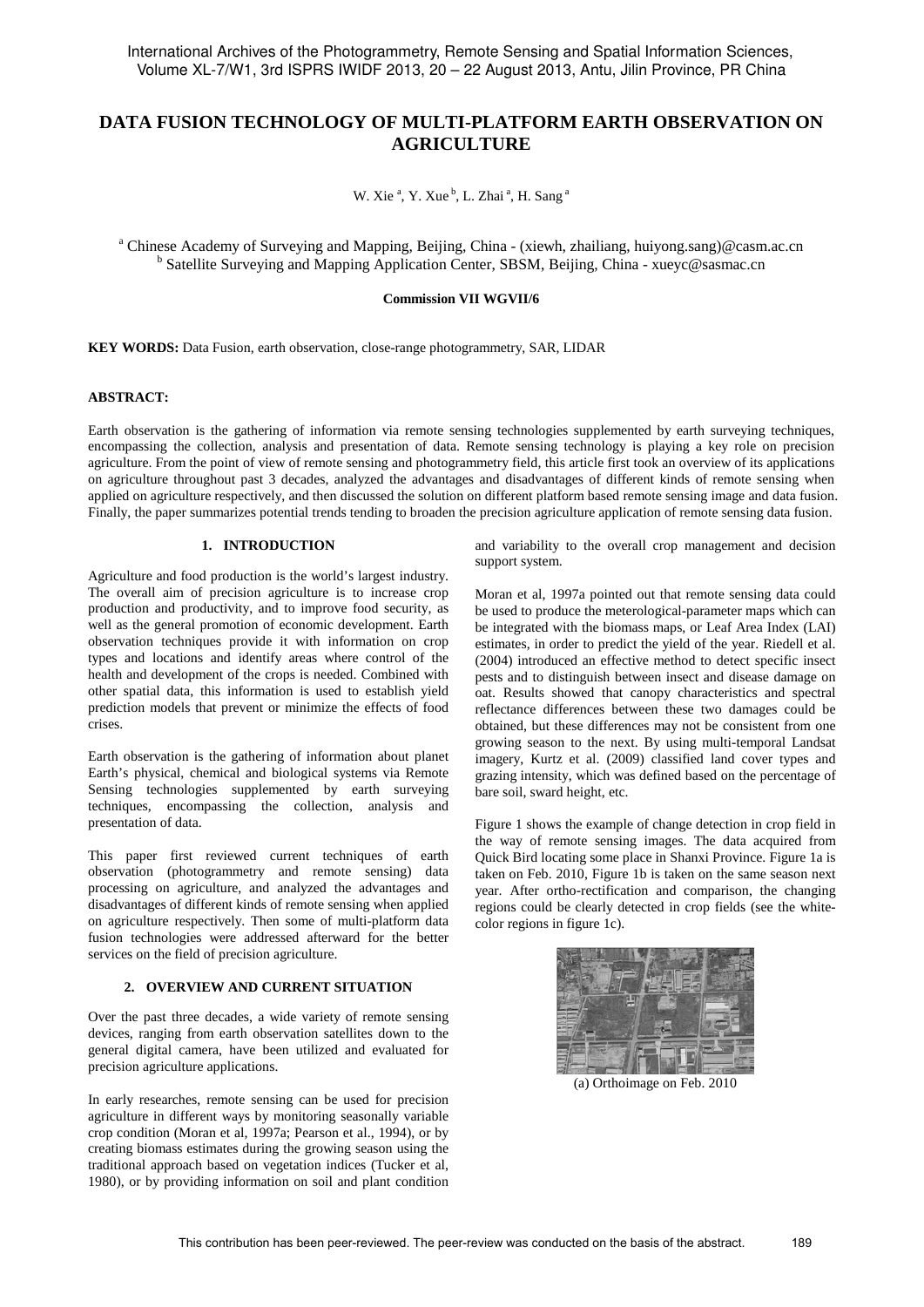International Archives of the Photogrammetry, Remote Sensing and Spatial Information Sciences, Volume XL-7/W1, 3rd ISPRS IWIDF 2013, 20 – 22 August 2013, Antu, Jilin Province, PR China



(b) Orthoimage on Feb. 2011



(c) The result image

Figure 1. An example of change detection

Besides the visible and near infra-red (NIR) portion, the microwave portion of the spectrum have already proven its usefulness either spaceborne platforms or airborne platforms (Moran et al, 1997b). Synthetic Aperture Radar (SAR) data can be used to estimate the near-surface soil moisture content (Dobson & Ulaby, 1986; Pultz et al, 1997), it also can provide useful information about crop and soil parameters, such as weed infestations and soil moisture, with low spatial resolution. Moreau and Toan (2003) used SAR data to quantify biomass in an Andean wetland for optimizing livestock management.

Even though remote sensing technologies plays an important role in overall applications of precision agriculture, most of practices of researches are based on single source of remote sensing platform, either from satellite data, or from airborne data, or from ground-based data. There exist the significant merits and drawbacks (See table 1).

| <b>Type</b>                    | <b>Advantages</b>                                                                                                                                                                                               | <b>Disadvantages</b>                                                                                                                                                       |
|--------------------------------|-----------------------------------------------------------------------------------------------------------------------------------------------------------------------------------------------------------------|----------------------------------------------------------------------------------------------------------------------------------------------------------------------------|
| Satellite<br>remote sensing    | Historical data are readily available<br>Cost of large area images is very low<br>Very large areas can be scanned near<br>instantaneously.<br>Data for radiometric bands up to 16 micro<br>meters are available | Resolution is lower than other sources.<br>Repeat cycle is out of control<br>Correction of radiometric data because of<br>atmospheric interference is challenging.         |
| Aerial<br>photogrammetry       | Can quickly scan large area.<br>Cost when scanning large areas is<br>relatively low.<br>Data with high resolution                                                                                               | ortho-rectified<br>be<br>Images<br>and<br>must<br>georeferenced.<br>Cost to acquire small areas is high.<br>Affected by weather condition<br>Calibration must be performed |
| Low-altitude<br>remote sensing | Can provide data with extremely high<br>resolution<br>Flexible for data acquisition                                                                                                                             | Flight control is not steady<br>Hard to geo-referencing                                                                                                                    |
| Close-range<br>photogrammetry  | Collect data as you want<br>More accurate                                                                                                                                                                       | Not applicable for large crop field                                                                                                                                        |

Table1. Comparisons of different remote sensing platforms

This table demonstrated the necessity of data fusion from multisource, multi-platform remote sensing system on precision agriculture.

#### **3. IMAGE AND DATA FUSION TECHNOLOGIES**

Remote sensing data fusion, as one of the most commonly used techniques, aims to integrate the information acquired with different spatial and spectral resolutions from sensors mounted on satellites, aircraft, and ground platforms, to produce fused data that contains more detailed information than each of the sources (Zhang, 2010). Due to the development of multi-view and multi-resolution earth observation systems, data fusion of satellite, aerial, and close-range images is necessary for precision agriculture and environmental monitoring application. Moreover, the cross-sensor platforms could be satellites, aircraft, UAVs, and vehicles; the surveillance range is hundreds of kilometers or some kilometers for crop field monitoring.

In general, remote sensing fusion techniques can be classified into the pixel level and the high level (i.e. feature level, and

decision level) (Pohl & van Genderen 1998). The pixel level fusion is mainly applied to optical images, such as panchromatic and multispectral images (Pellemans et al. 1993; Aiazzi et al. 2007; Gangkofner et al. 2008; Amolins *et al*. 2007; Gamba & Chanussot 2008). The high level fusion includes multi-source data fusion, such as SAR, optical images, GIS data, LiDAR data, and in-situ survey data (Solberg et al, 1994; Zabuawala et al, 2009).

In some applications on precision agriculture and forest, plant growth model combining hyperspectral, LiDAR, SAR, and field data could be proposed to estimate plant heights, LAI dynamics, and above ground biomass (Patenaude et al, 2008). Pacheco etc. tried to fused the measurement result of LAI from ground-based data collection and hyperspectral airborne image. The corn and white beans were selected for this test. Correlations between ground eLAI and eLAI values derived from hyperspectral data produced encouraging results. Correlations were not strong when analysis was done on a single crop type. However, correlation results are good when data from all canopies are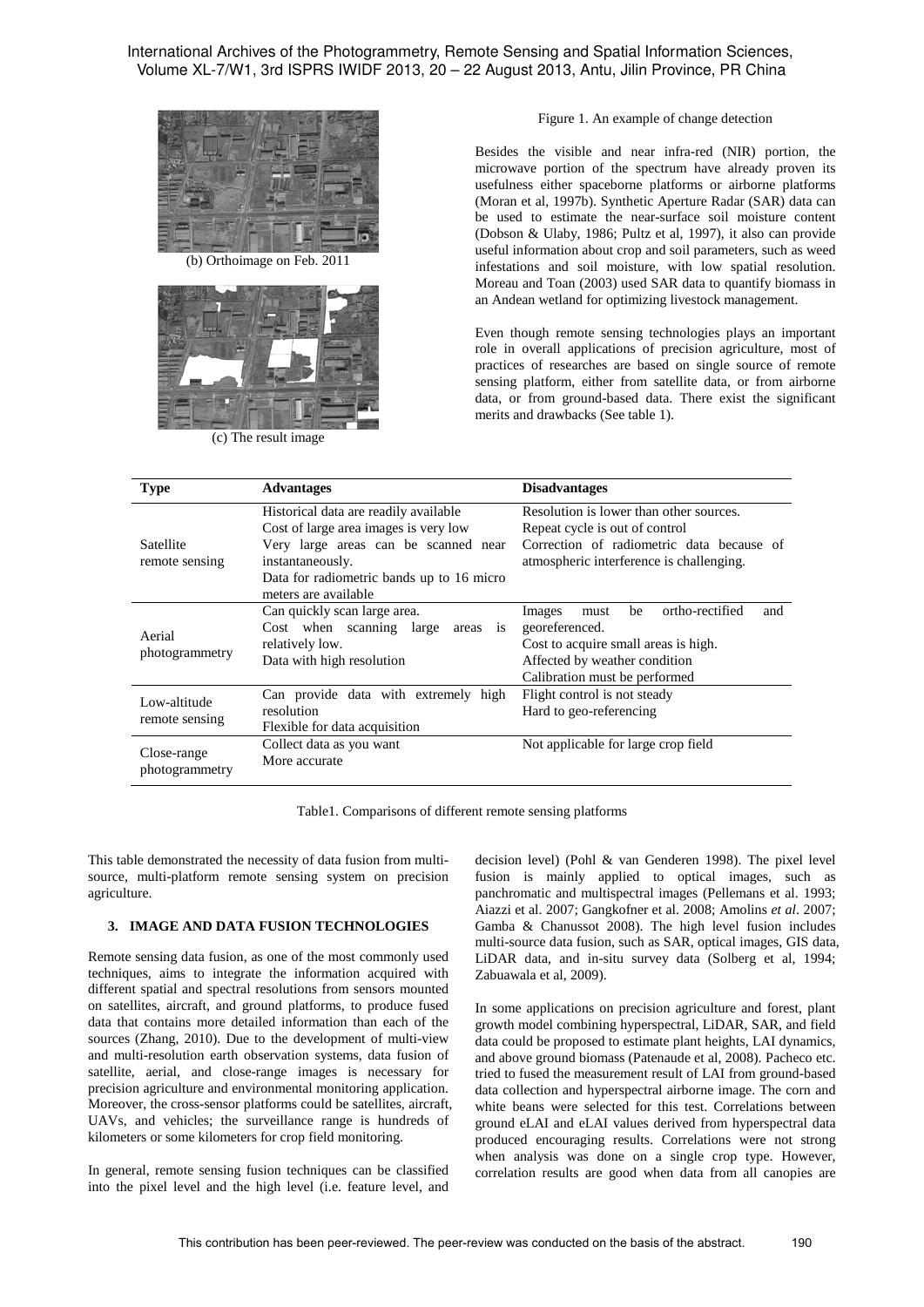considered (Pacheco et al, 2001). Wang et al. (2007) proposed an effective forest boundary delineation method using both aerial images and LiDAR data. Wulder and Seemann (2003) addressed a method of forest height update through the integration of LiDAR data and Landsat images.

As the resolution of images from spaceborne, airborne or ground-based platforms ranges from coarse to fine, data fusion using those images reflects the specific properties of the individual sensors at that resolution. For satellite images, automatic high resolution satellite image geo-referencing can be implemented by fusing existing digital orthophotos derived from aerial images. Pest/disease monitoring and disaster assessment in crop field sometimes require accurate satellite images. However, this kind of application involves an accurate geo-referencing processing of the images to a given geodetic reference system. Taking advantage of existing digital orthophoto-maps derived from aerial photogrammetry, automatic high resolution satellite image geo-referencing could be implemented.

Regarding to aerial data/images and vehicle-borne/groundbased sensor data, the fusion can be applied for improved semantic mapping. Ground-based data is obtained by an allterrain vehicle equipped with a calibrated or omni-directional camera, differential GPS, etc. This semantic information is used for local and global segmentation of an aerial image. After matching with features detected in an aerial image, the data is used as input to a region- and boundary-based segmentation algorithm for special precision agriculture applications. At the same time, most of aerial, low-altitude and ground-based images are processed by the techniques of photogrammetry. With the advantage of photogrammetry, some crop geometric parameters can be obtained from the micro-level, such as the height of the individual plant, the width of each row, the density of the crop per square meters, etc. it may be the replacement of in-situ survey.

Combining digital stereo-photogrammetry and LiDAR techniques, St-Onge et al. (2008) generated hybrid photo-LiDAR canopy height models for effective canopy height mapping.

This paper integrated a stereo close-range photogrammetry method for the field survey of crop field. Several pairs of images are taken by a handy digital camera at the rural area, Heilongjiang Province, China on July 2012. After a series of processing, such as camera calibration, image orientation, the fundamental geometric parameters can be calculated precisely. For the accuracy assessment, in this test a tape was placed for measurement with the same purpose. In figure 2, the planting interval of rice was about 26cm for both two ways (close-range photogrammetry and manual tape measurement), and in figure 3 the height of soybean is around 80cm or so.



(a) Left image (b) Right image Figure 2. Original stereo images of rice



(a) Left image (b) Right image Figure 3. Original stereo images of soybean

# **4. CONCLUSIONS**

Remote Sensing technology has become a key component of precision agriculture and is being used by an increasing number of researchers, engineers and scientists. This paper mainly focused on the necessity of remote sensing image and data fusion on precision agriculture. Due to the fast development of various sensor technologies, it won't be easy to develop effective methods for automatic fusion and interpretation of the multi-platform remote sensing data.

Recently more new methods, such as knowledge representation, classifier combination etc., have been investigated for the application of precision agriculture. The fusion of SAR and optical imagery increased the possibility to make the signal sensitivity corresponding to biomass variation high enough to facilitate high accuracy biomass mapping. The fusion of different sensors e.g., wireless sensor network and satellite, is also expected to be widely used for quantitative modeling and inversion of the biophysical parameters, ecological modeling, and so on.

# **ACKNOWLEDGEMENTS**

This paper was funded by the projects of China National Science Foundation (NSF) under contract number NSF 41001299, and NSF 41271395.

It was also funded by National key technology R&D program, MOST of China (2012BAH28B01).

# **REFERENCES**

- Aiazzi, B., Baronti, S. and Selva, M. 2007. Improving Component Substitution Pansharpening Through Multivariate Regression of MS+Pan Data. *IEEE Transactions on Geoscience and Remote Sensing*, 45 (10), pp. 3230–3239.
- Amolins, K., Zhang, Y., Dare, P., 2007. Wavelet based image fusion techniques — An introduction, review and comparison. *ISPRS Journal of Photogrammetry & Remote Sensing*, 62, pp. 249–263
- Dobson, M.C. and F.T. Ulaby. 1986. Active Microwave Soil Moisture Research, *IEEE Trans. Geo. Remote Sens.* GE-24(1), pp. 23-36.
- Gamba, P. and Chanussot, J., 2008. Guest Editorial Foreword to the Special Issue on Data Fusion. *IEEE Transactions on Geoscience and Remote Sensing*, 46 (5), pp. 1283–1288.
- Gangkofner, U.G., Pradhan, P.S., and Holcomb, D.W., 2008. Optimizing the High-pass filter addition technique for image fusion. *Photogrammetric Engineering and Remote Sensing*, 74 (9), pp. 1107–1118
- Moran, M.S., A. Vidal, D. Troufleau, Y. Inoue and T. Mitchell. 1997a. Combining Multi-frequency Microwave and Optical